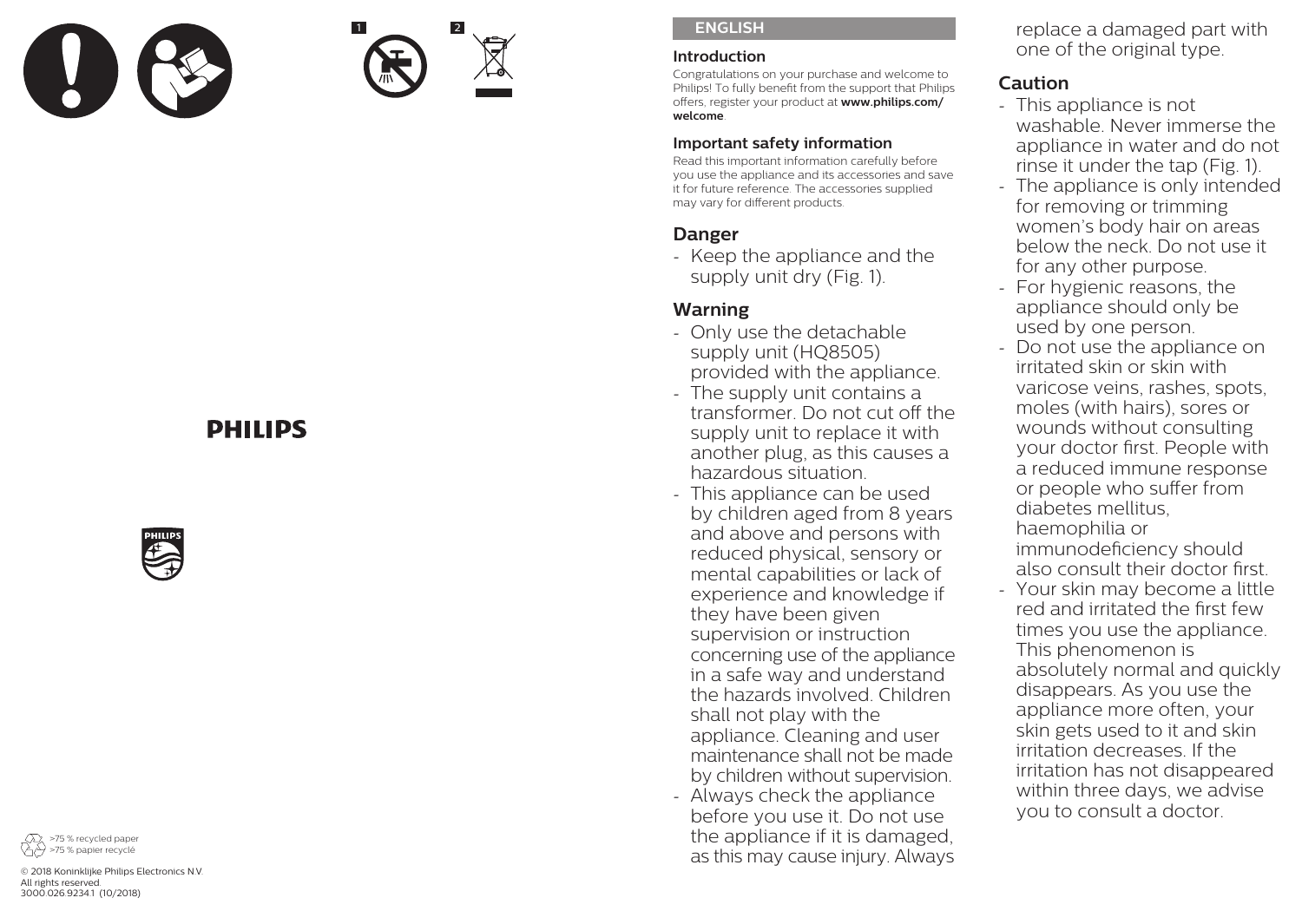- To prevent damage and injuries, keep the operating appliance (with or without attachment) away from scalp hair, eyebrows, eyelashes, clothes etc.
- Do not exfoliate immediately after epilation, as this may intensify possible skin irritation caused by epilation.
- Do not use bath or shower oils when epilating, as this may cause serious skin irritation.
- Use and store the appliance at a temperature between 5°C and 35°C.
- Never use compressed air, scouring pads, abrasive cleaning agents or aggressive liquids to clean the appliance.
- Do not use the supply unit in or near wall sockets that contain an electric air freshener to prevent irreparable damage to the supply unit.

#### **Electromagnetic fields (EMF)**

This Philips appliance complies with all applicable standards and regulations regarding exposure to electromagnetic fields.

#### **General**

- The supply unit is suitable for mains voltages ranging from 100 to 240 volts.
- The supply unit transforms 100-240 volts to a safe low voltage of less than 24 volts.
- Make sure you push the small plug completely into the socket of the appliance. Once you have plugged it in fully, you hear a click.

# **Epilation tips**

- Move the appliance against the direction of hair growth, with the on/off slide pointing in the direction in which you move the appliance.
- Make sure that you place the appliance on the skin at an angle of 90°.
- Make sure your skin is clean, entirely dry and free from grease. Do not use any cream before you start epilating.
- The optimal hair length for easy epilation is 3-4mm. If the hairs are too short, wait until they are longer or try to remove the hairs by repeatedly moving the appliance across the skin.

### **Troubleshooting**

If you encounter a problem with the appliance that you cannot solve by following the epilation tips,you can visit **www.philips.com/support** for a list of frequently asked questions.

#### **Replacement**

To buy accessories or spare parts, visit **www.philips.com/parts-and-accessories** or go to your Philips dealer. You can also contact the Philips Consumer Care Center in your country (see the international warranty leaflet for contact details). Shaving head (if supplied): For optimal performance, we advise you to replace the cutting unit of the shaving head every two years. If you use the shaving head twice or more times a week, replace the cutting unit more often. Always replace the cutting unit with one of the original type (CP0757/01).

Note: The availability of accessories may differ by country.

# **Warranty and support**

If you need information or support, please visit **www.philips.com/support** or read the international warranty leaflet.

#### Warranty restrictions

Cutting units are not covered by the terms of the international warranty because they are subject to wear.

# **Recycling**

- This symbol means that this product shall not be disposed of with normal household waste (2012/19/EU) (Fig. 2).
- Follow your country's rules for the separate collection of electrical and electronic products. Correct disposal helps prevent negative consequences for the environment and human health.

# **DEUTSCH**

# **Einführung**

Herzlichen Glückwunsch zu Ihrem Kauf und willkommen bei Philips! Um die Unterstützung von Philips optimal nutzen zu können, sollten Sie Ihr Produkt unter **www.philips.com/welcome** registrieren.

# **Wichtige Sicherheitsinformationen**

Lesen Sie diese wichtigen Informationen vor dem Gebrauch des Geräts und des Zubehörs aufmerksam durch, und bewahren Sie sie für eine spätere Verwendung auf. Das mitgelieferte Zubehör kann für verschiedene Produkte variieren.

# **Gefahr**

- Halten Sie das Gerät und das Netzteil stets trocken (Abb. 1).

# **Warnhinweis**

- Benutzen Sie ausschließlich das abnehmbare Netzteil (HQ8505), das mit dem Gerät mitgeliefert wurde.
- Das Netzteil enthält einen Transformator. Schneiden Sie das Netzteil keinesfalls auf, um einen anderen Stecker anzubringen, weil dies eine gefährliche Situation verursachen könnte.
- Dieses Gerät kann von Kindern ab 8 Jahren und Personen mit verringerten physischen, sensorischen oder psychischen Fähigkeiten oder Mangel an Erfahrung und Kenntnis verwendet werden, wenn sie bei der Verwendung beaufsichtigt werden oder Anleitung zum sicheren Gebrauch des Geräts erhalten und die Gefahren verstanden haben. Kinder dürfen nicht mit dem Gerät spielen. Die Reinigung und Pflege des Geräts darf von

Kindern nicht ohne Aufsicht durchgeführt werden.

- Überprüfen Sie das Gerät vor jedem Gebrauch. Um Verletzungen zu vermeiden, benutzen Sie das Gerät nicht, wenn es beschädigt ist. Ersetzen Sie ein beschädigtes Teil nur durch Originalteile.

# **Achtung**

- Dieses Gerät ist nicht wasserdicht. Tauchen Sie es nicht in Wasser, und halten Sie es nicht unter den Wasserhahn (Abb. 1).
- Das Gerät ist für das Entfernen oder Trimmen von weiblichem Körperhaar an Hautpartien unterhalb des Halses vorgesehen: Benutzen Sie es nicht für andere Zwecke.
- Aus hygienischen Gründen sollte das Gerät nur von einer Person verwendet werden.
- Verwenden Sie das Gerät nicht auf gereizter Haut, auf Krampfadern, Pickeln, Ausschlag, Entzündungen, (behaarten) Muttermalen oder Wunden, ohne vorher einen Arzt zu konsultieren. Gleiches gilt für Patienten mit geschwächter Immunabwehr, Diabetes, Hämophilie und Immunschwäche.
- Nach den ersten paar Mal der Verwendung des Geräts ist Ihre Haut möglicherweise etwas gerötet und gereizt. Dies ist völlig normal, und die Symptome halten nur kurze Zeit an. Wenn Sie das Gerät öfter benutzen, gewöhnt sich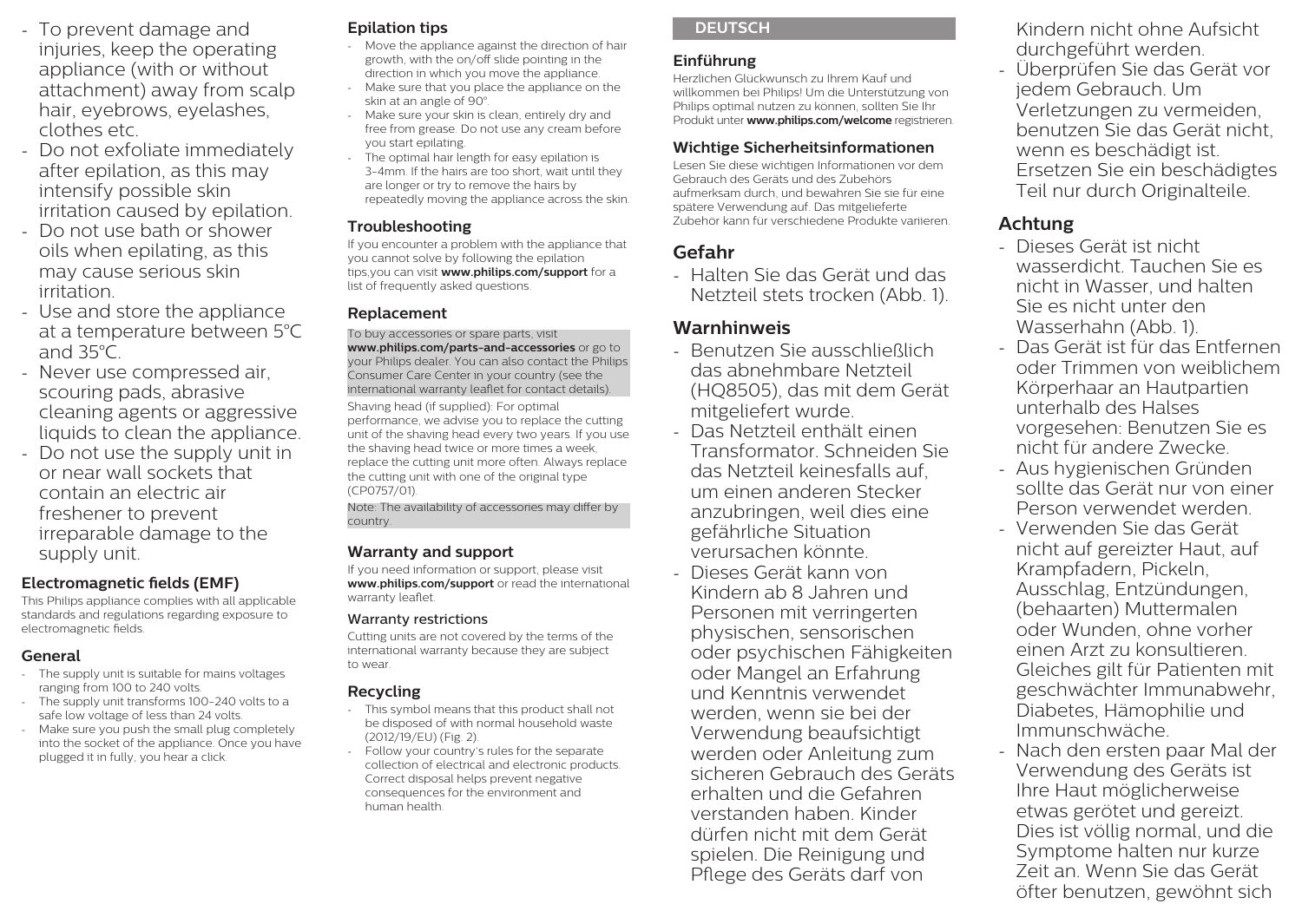Ihre Haut an die Behandlung und die Hautreizung nimmt ab. Sollte die Reizung nicht innerhalb von drei Tagen abgeklungen sein, sollten Sie einen Arzt konsultieren.

- Halten Sie das eingeschaltete Gerät (mit oder ohne Aufsatz) fern von Kopfhaar, Wimpern und Augenbrauen sowie von Kleidung usw., um Verletzungen und Beschädigungen zu vermeiden.
- Führen Sie nicht sofort nach der Epilation ein Peeling durch, da dies mögliche Hautirritationen durch die Haarentfernung verstärken könnte.
- Verwenden Sie keine Badeoder Duschöle, wenn Sie epilieren, da dies zu starken Hautreizungen führen kann.
- Benutzen und verwahren Sie das Gerät bei Temperaturen zwischen 5 °C und 35 °C.
- Benutzen Sie zum Reinigen des Geräts keine Druckluft, Scheuerschwämme und -mittel oder aggressiven Flüssigkeiten.
- Verwenden Sie das Netzteil nicht in oder in der Nähe von Wandsteckdosen, die einen elektrischen Lufterfrischer enthalten, um irreparable Schäden am Netzteil zu vermeiden.

# **Elektromagnetische Felder**

Dieses Philips-Gerät erfüllt alle einschlägigen Normen und Vorschriften zur Exposition gegenüber elektromagnetischen Feldern.

#### **Allgemeines**

- Der Netzteil ist für Netzspannungen von 100 bis 240 Volt geeignet.
- Das Netzteil wandelt Netzspannungen von 100 bis 240 Volt in eine sichere Betriebsspannung von unter 24 Volt um.
- Achten Sie darauf, dass Sie den kleinen Stecker vollständig in die Buchse des Geräts einstecken. Dies ist der Fall, wenn er hörbar einrastet.

### **Tipps zum Epilieren**

- Führen Sie das Gerät gegen die Haarwuchsrichtung, wobei der Ein-/Ausschalter in die Richtung zeigt, in der Sie das Gerät bewegen.
- Achten Sie darauf, dass Sie das Gerät in einem Winkel von 90° auf die Haut aufsetzen.
- Achten Sie darauf, dass Ihre Haut sauber, vollkommen trocken und fettfrei ist. Verwenden Sie vor dem Epilieren keine Cremes.
- Die optimale Länge für eine einfache Haarentfernung beträgt 3 bis 4 mm. Wenn die Haare zu kurz sind, warten Sie mit der Behandlung, bis sie länger sind, oder versuchen Sie die Haare zu entfernen, indem Sie das Gerät wiederholt über die Haut bewegen.

### **Fehlerbehebung**

Sollten Probleme mit dem Gerät auftreten, die sich mit den Tipps zum Epilieren nicht lösen lassen, finden Sie auf **www.philips.com/support** eine Liste "Häufig gestellte Fragen".

# **Ersatz**

Um Zubehör oder Ersatzteile zu kaufen, besuchen Sie **www.philips.com/parts-and-accessories**, oder suchen Sie Ihren Philips Händler auf. Sie können sich auch an das Philips Consumer Care Center in Ihrem Land wenden. Die Kontaktdaten finden Sie in der internationalen Garantieschrift.

Scherkopf (falls mitgeliefert): Für eine optimale Leistung empfehlen wir, das Schneideteil des Scherkopfes alle 2 Jahre auszuwechseln. Wenn Sie den Scherkopf zweimal wöchentlich oder häufiger verwenden, sollten Sie die Schneideeinheit nach ein bis zwei Jahren, oder wenn sie beschädigt ist, auswechseln. Ersetzen Sie die Schneideeinheit nur durch ein Originalteil (CP0757/01).

Hinweis:Die Verfügbarkeit von Zubehör kann je nach Land unterschiedlich sein.

# **Garantie und Support**

Für Unterstützung und weitere Informationen besuchen Sie die Philips Website unter **www.philips.com/support**, oder lesen Sie die internationale Garantieschrift.

#### Garantieeinschränkungen

Schneideeinheiten unterliegen nicht den Bestimmungen der internationalen Garantie, da sie einem normalen Verschleiß ausgesetzt sind.

# **Recycling**

- Dieses Symbol bedeutet, dass das Produkt nicht mit dem normalen Hausmüll entsorgt werden kann (2012/19/EU) (Abb. 2).
- **1** Altgeräte können kostenlos an geeigneten Rücknahmestellen abgegeben werden.
- **2** Diese werden dort fachgerecht gesammelt oder zur Wiederverwendung vorbereitet. Altgeräte können Schadstoffe enthalten, die der Umwelt und der menschlichen Gesundheit schaden können. Enthaltene Rohstoffe können durch ihre Wiederverwertung einen Beitrag zum Umweltschutz leisten.
- **3** Die Löschung personenbezogener Daten auf den zu entsorgenden Altgeräten muss vom Endnutzer eigenverantwortlich vorgenommen werden.
- **4** Hinweise für Verbraucher in Deutschland: Die in Punkt 1 genannte Rückgabe ist gesetzlich vorgeschrieben. Sammel- und Rücknahmestellen in Deutschland: https://www.stiftung-ear.de/

# **ESPAÑOL**

# **Introducción**

Enhorabuena por la adquisición de este producto, y bienvenido a Philips Para sacar el mayor partido a la asistencia que Philips le ofrece, registre el producto en **www.philips.com/welcome**.

# **Información de seguridad importante**

Antes de utilizar el aparato y sus accesorios, lea atentamente esta información importante y consérvela por si necesitara consultarla en un futuro. Los accesorios suministrados pueden variar según los diferentes productos.

# **Peligro**

- Mantenga el aparato y la unidad de alimentación secos (Fig. 1).

# **Advertencia**

- Utilice únicamente la unidad de alimentación extraíble (HQ8505) suministrada con el aparato.
- La fuente de alimentación contiene un transformador. No corte la fuente de alimentación para sustituirla por otra clavija, ya que podría provocar situaciones de peligro.
- Este aparato puede ser usado por niños a partir de ocho años y por personas con su capacidad física, psíquica o sensorial reducida y por quienes no tengan los conocimientos y la experiencia necesarios, si han sido supervisados o instruidos acerca del uso del aparato de forma segura y siempre que sepan los riesgos que conlleva su uso. No permita que los niños jueguen con el aparato. Los niños no deben limpiar el aparato ni realizar tareas de mantenimiento sin supervisión.
- Compruebe siempre el aparato antes de utilizarlo. No utilice el aparato si está dañado, ya que podría ocasionar lesiones. Sustituya las piezas dañadas por repuestos originales.

# **Precaución**

- Este aparato no es lavable. No lo sumerja nunca en agua ni lo enjuague bajo el grifo (Fig. 1).
- Este aparato solo está diseñado eliminar o recortar el vello corporal de las mujeres, en las zonas por debajo del cuello. No lo utilice con ninguna otra finalidad,
- Por razones de higiene, el aparato debería ser usado únicamente por una persona.
- No utilice el aparato sobre piel irritada o venas varicosas, erupciones, manchas, lunares (con pelos) o heridas sin consultar antes a su médico.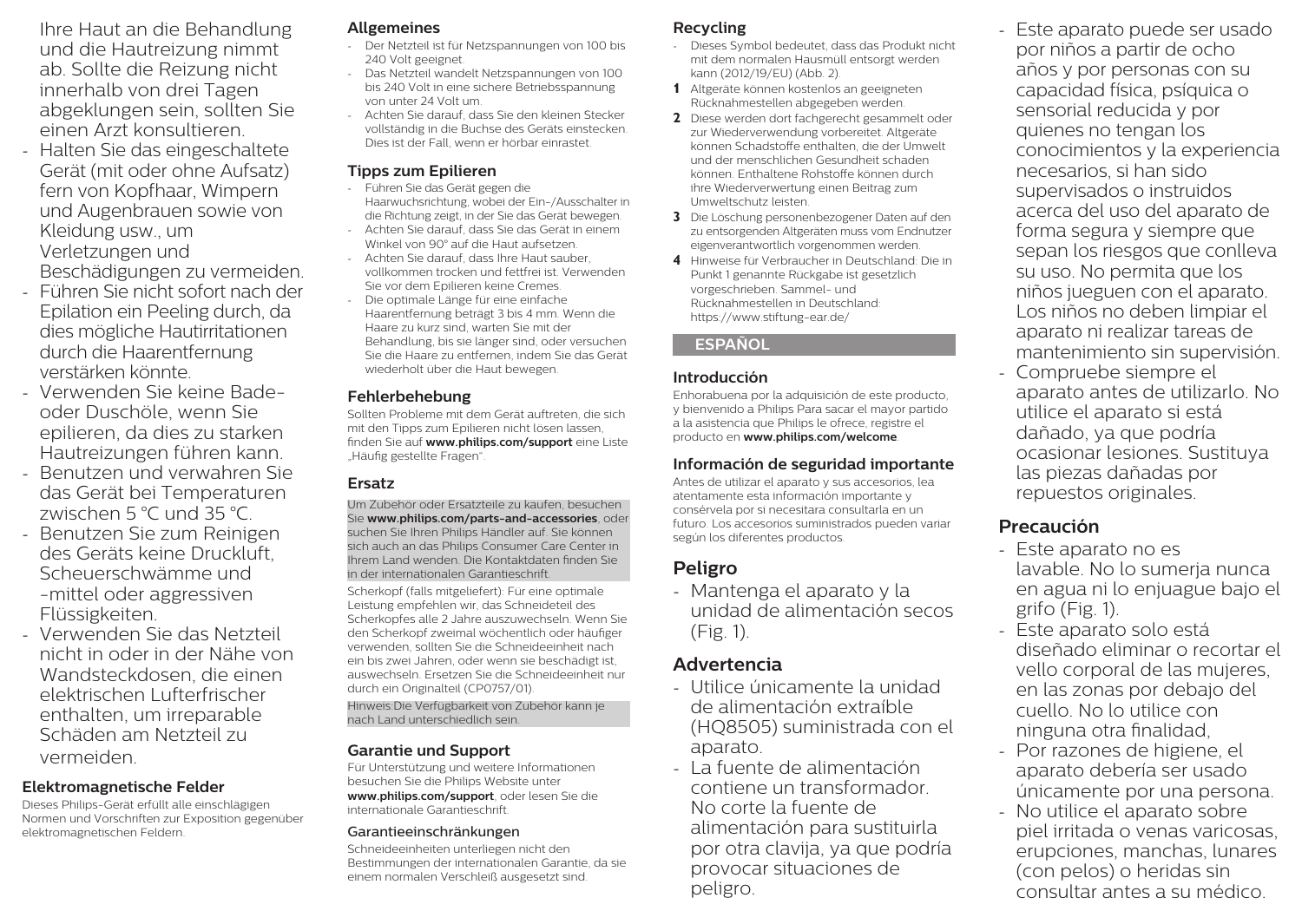Las personas con una reducida respuesta inmunológica o personas que padezcan diabetes mellitus, hemofilia o inmunodeficiencia también deben consultar antes a su médico.

- La piel puede enrojecerse e irritarse ligeramente las primeras veces que utilice aparato. Este fenómeno es absolutamente normal y desaparece rápidamente. Con el uso continuado del aparato, la piel se acostumbra y la irritación se reduce. Si la irritación no desaparece en tres días, le aconsejamos que consulte a un médico.
- Cuando los aparatos estén en funcionamiento (con o sin accesorios), manténgalos alejados del pelo de la cabeza, las pestañas, las cejas, la ropa y demás con el fin de evitar accidentes y lesiones.
- No haga la exfoliación inmediatamente después de depilar, ya que esto podría intensificar la irritación de la piel provocada por la depilación.
- No utilice aceites de baño o ducha cuando se depile, ya que esto podría causar una irritación grave en la piel.
- Utilice y guarde el aparato a una temperatura de entre 5 °C y 35 °C.
- No utilice nunca aire comprimido, estropajos, agentes de limpieza abrasivos ni líquidos agresivo para limpiar el aparato.
- No utilice la fuente de alimentación cerca o en tomas de corriente en las que esté o haya estado enchufado un ambientador eléctrico para evitar daños irreparables.

# **Campos electromagnéticos (CEM)**

Este Philips cumple los estándares y las normativas aplicables sobre exposición a campos electromagnéticos.

#### **General**

- La unidad de alimentación es adecuada para voltajes de red de 100 a 240 voltios.
- La fuente de alimentación transforma la corriente de 100 - 240 voltios en un bajo voltaje de seguridad inferior a 24 voltios.
- Asegúrese de insertar totalmente la clavija pequeña en la toma del aparato. Cuando esté totalmente insertada, se oirá un chasquido.

#### **Consejos para la depilación**

- Mueva el aparato en dirección contraria a la de crecimiento del vello, con el botón de encendido/apagado orientado hacia la dirección en la que va a mover el aparato.
- Asegúrese de colocar el aparato sobre la piel formando un ángulo de 90°.
- Asegúrese de que la piel esté limpia, completamente seca y sin grasa. No utilice ninguna crema antes de la depilación.
- La longitud del vello óptima para una depilación fácil es de 3 - 4 mm. Si el vello es demasiado corto, espere hasta que sea más largo o trate de eliminarlo pasando varias veces el aparato por la piel.

# **Resolución de problemas**

Si tiene algún problema con el aparato que no pueda solucionar siguiendo los consejos de depilación, puede visitar **www.philips.com/support** donde encontrará una lista de preguntas frecuentes.

#### **Sustitución**

Para comprar accesorios o piezas de repuesto, visite **www.philips.com/parts-and-accessories** o acuda a su distribuidor de Philips. También puede ponerse en contacto con el Servicio de Atención al Cliente de Philips en su país (consulte los datos de contacto en el folleto de la garantía internacional).

Cabezal de afeitado (si tiene): Para obtener un rendimiento óptimo, le aconsejamos que sustituya la unidad de corte del cabezal de afeitado cada dos años. Si utiliza el cabezal de afeitado dos o más veces a la semana, sustituya la unidad de corte con más frecuencia. Sustituya siempre la unidad de corte por otra original (CP0757/01). Nota:La disponibilidad de los accesorios puede variar en función del país.

# **Garantía y asistencia**

Si necesita asistencia o información, visite **www.philips.com/support** o lea el folleto de garantía internacional.

#### Restricciones de la garantía

Las unidades de corte no están cubiertas por los términos de la garantía internacional debido a que están sujetas a desgaste.

#### **Reciclaje**

- Este símbolo significa que este producto no debe desecharse con la basura normal del hogar (2012/19/UE) (Fig. 2).
- Siga la normativa de su país para la recogida selectiva de productos eléctricos y electrónicos. El desechado correcto ayuda a evitar consecuencias negativas para el medio ambiente y la salud humana.

#### **FRANÇAIS**

# **Introduction**

Félicitations pour votre achat et bienvenue dans l'univers Philips ! Pour profiter pleinement de l'assistance offerte par Philips, enregistrez votre produit à l'adresse suivante : **www.philips.com/ welcome**.

# **Informations de sécurité importantes**

Lisez attentivement ces informations importantes avant d'utiliser l'appareil et ses accessoires et conservez-les pour un usage ultérieur. Les accessoires fournis peuvent varier selon les différents produits.

# **Danger**

- Gardez l'appareil et le bloc d'alimentation au sec (Fig. 1).

# **Avertissement**

- Utilisez uniquement le bloc d'alimentation amovible (HQ8505) fourni avec l'appareil.

- Le bloc d'alimentation contient un transformateur. N'essayez pas de remplacer le bloc d'alimentation par une autre fiche afin d'éviter tout accident.
- Cet appareil peut être utilisé par des enfants âgés de 8 ans ou plus, des personnes dont les capacités physiques, sensorielles ou intellectuelles sont réduites ou des personnes manquant d'expérience et de connaissances, à condition que ces enfants ou personnes soient sous surveillance ou qu'ils aient reçu des instructions quant à l'utilisation sécurisée de l'appareil et qu'ils aient pris connaissance des dangers encourus. Les enfants ne doivent pas jouer avec l'appareil. Le nettoyage et l'entretien ne doivent pas être effectués par des enfants sans surveillance.
- Vérifiez toujours l'appareil avant utilisation. Afin d'éviter tout accident, n'utilisez pas l'appareil s'il est endommagé. Remplacez toujours une pièce endommagée par une pièce du même type.

# **Attention**

- Cet appareil n'est pas lavable à l'eau. Ne plongez jamais l'appareil dans l'eau et ne le rincez pas sous l'eau (Fig. 1).
- L'appareil est conçu uniquement pour le rasage ou la coupe des poils féminins des zones situées en dessous du cou. Ne l'utilisez jamais à d'autres fins.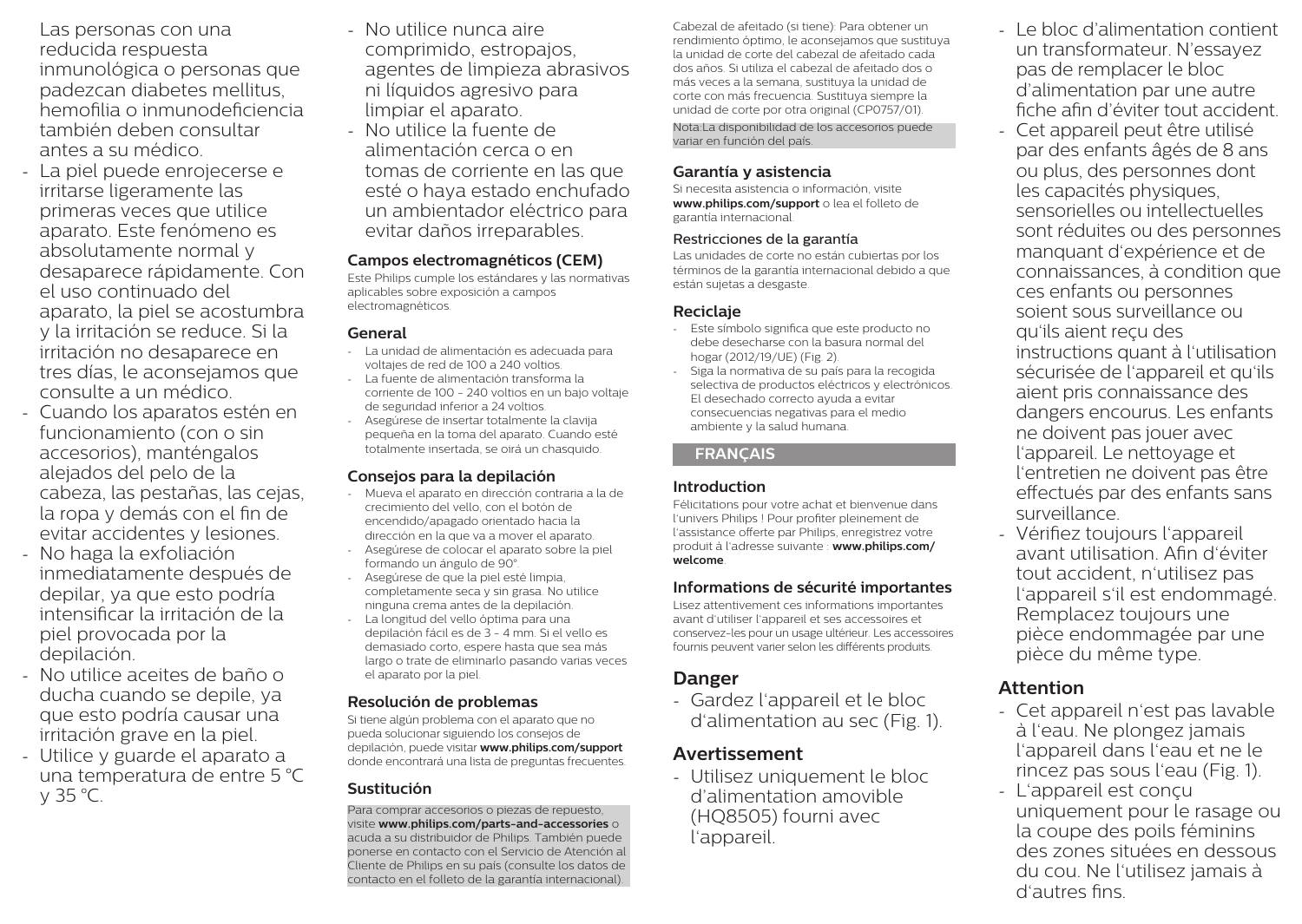- Pour des raisons d'hygiène, l'appareil doit être utilisé par une seule personne.
- N'utilisez pas l'appareil sur une peau irritée ou présentant des varices, rougeurs, boutons, grains de beauté (avec pilosité) ou blessures sans avoir consulté votre médecin. Les mêmes recommandations s'appliquent aux personnes ayant une immunité réduite ou souffrant de diabète, d'hémophilie ou d'une immunodéficience.
- Lors des premières utilisations, il est possible que la peau rougisse ou s'irrite légèrement. Ce phénomène est absolument normal et disparaît rapidement. La gêne ressentie au début et l'irritation de la peau diminueront progressivement à chaque utilisation. Cependant, si l'irritation persiste au-delà de trois jours, consultez votre médecin.
- Pour prévenir tout dommage ou blessure, évitez de faire fonctionner l'appareil (avec ou sans accessoire) près de vos cheveux, de vos sourcils et cils, ainsi qu'à proximité de vêtements, etc.
- N'effectuez pas d'exfoliation immédiatement après l'épilation, car cela peut intensifier l'irritation de la peau causée par l'épilation.
- N'utilisez pas d'huiles de bain ou de douche lors de l'épilation, car cela pourrait entraîner une forte irritation de la peau.
- Conservez l'appareil à une température comprise entre 5 °C et 35 °C.
- N'utilisez jamais d'air comprimé, de tampons à récurer, de produits abrasifs ou de détergents agressifs pour nettoyer l'appareil.
- N'utilisez pas le bloc d'alimentation dans ou à proximité de prises murales qui contiennent un assainisseur d'air électrique, afin d'éviter que le bloc d'alimentation ne subisse des dommages irréversibles.

#### **Champs électromagnétiques (CEM)**

Cet appareil Philips est conforme à toutes les normes et à tous les règlements applicables relatifs à l'exposition aux champs électromagnétiques.

# **Informations d'ordre général**

- Le bloc d'alimentation est conçu pour une tension secteur comprise entre 100 V et 240 V.
- Le bloc d'alimentation transforme la tension de 100-240 V en une tension de sécurité de moins de 24 V.
- Veillez à faire glisser la petite fiche complètement dans la prise de l'appareil. Une fois que vous l'avez correctement branchée, vous entendez un déclic.

# **Conseils d'épilation**

- Déplacez l'appareil dans le sens inverse de la pousse des poils. Assurez-vous que le bouton coulissant marche/arrêt est orienté dans le sens de déplacement de l'appareil.
- Veillez à placer l'appareil sur la peau à un angle de 90°.
- Assurez-vous que votre peau est propre, parfaitement sèche et non grasse. N'utilisez pas de crème avant de commencer l'épilation.
- La longueur de coupe optimale pour une épilation simple est de 3-4 mm. Si les poils sont trop courts, attendez qu'ils soient plus longs ou essayez de les épiler en déplaçant l'appareil sur la peau à plusieurs reprises.

# **Dépannage**

Si vous rencontrez un problème avec l'appareil que vous ne pouvez pas résoudre en suivant les conseils d'épilation, vous pouvez consulter **www.philips.com/support** pour obtenir une liste de questions fréquemment posées.

# **Remplacement**

Pour acheter des accessoires ou des pièces de rechange, consultez le site Web **www.philips.com/ parts-and-accessories** ou rendez-vous chez votre revendeur Philips. Vous pouvez également contacter le Service Consommateurs Philips de votre pays (consultez le dépliant de garantie internationale pour obtenir les coordonnées).

Tête de rasage (le cas échéant) : Pour des performances optimales, nous vous recommandons de remplacer le bloc tondeuse de la tête de rasage tous les deux ans. Si vous utilisez la tête de rasage au moins deux fois par semaine, remplacez le bloc tondeuse plus souvent. Remplacez toujours le bloc tondeuse par une pièce d'origine du même type (CP0757/01). Remarque :La disponibilité des accessoires peut varier d'un pays à un autre.

# **Garantie et assistance**

Si vous avez besoin d'une assistance ou d'informations supplémentaires, consultez le site Web **www.philips.com/support** ou lisez le dépliant sur la garantie internationale.

# Limites de la garantie

En raison de l'usure normale du bloc tondeuse, ce dernier n'est pas couvert par la garantie internationale.

# **Recyclage**

- Ce symbole signifie que ce produit ne doit pas être jeté avec les déchets ménagers (2012/19/EU) (Fig. 2).
- Respectez les réglementations de votre pays concernant la collecte séparée des appareils électriques et électroniques. La mise au rebut appropriée des piles permet de protéger l'environnement et la santé.

# **ITALIANO**

# **Introduzione**

Congratulazioni per l'acquisto e benvenuti in Philips! Per trarre il massimo vantaggio dall'assistenza fornita da Philips, registrate il vostro prodotto sul sito **www.philips.com/welcome**.

# **Informazioni di sicurezza importanti**

Prima di utilizzare l'apparecchio e i relativi accessori, leggete attentamente queste informazioni importanti e conservatele per eventuali riferimenti futuri. Gli accessori forniti potrebbero variare a seconda del prodotto.

# **Pericolo**

- Tenete l'apparecchio e l'unità di alimentazione asciutti (fig. 1).

# **Avvertenza**

- Utilizzate esclusivamente l'unità di alimentazione rimovibile (HQ8505) fornita con l'apparecchio.
- L'unità di alimentazione contiene un trasformatore. Non tagliate l'unità di alimentazione per sostituirla con un'altra spina onde evitare situazioni pericolose.
- Questo apparecchio può essere usato da bambini a partire da 8 anni di età e da persone con capacità mentali, fisiche o sensoriali ridotte, prive di esperienza o conoscenze adatte a condizione che tali persone abbiano ricevuto assistenza o formazione per utilizzare l'apparecchio in maniera sicura e capiscano i potenziali pericoli associati a tale uso. Evitate che i bambini giochino con l'apparecchio. La manutenzione e la pulizia non devono essere eseguite da bambini se non in presenza di un adulto.
- Controllate sempre l'apparecchio prima di utilizzarlo. Per evitare il rischio di lesioni, non utilizzate l'apparecchio nel caso in cui sia danneggiato. Sostituite sempre le parti danneggiate con ricambi originali.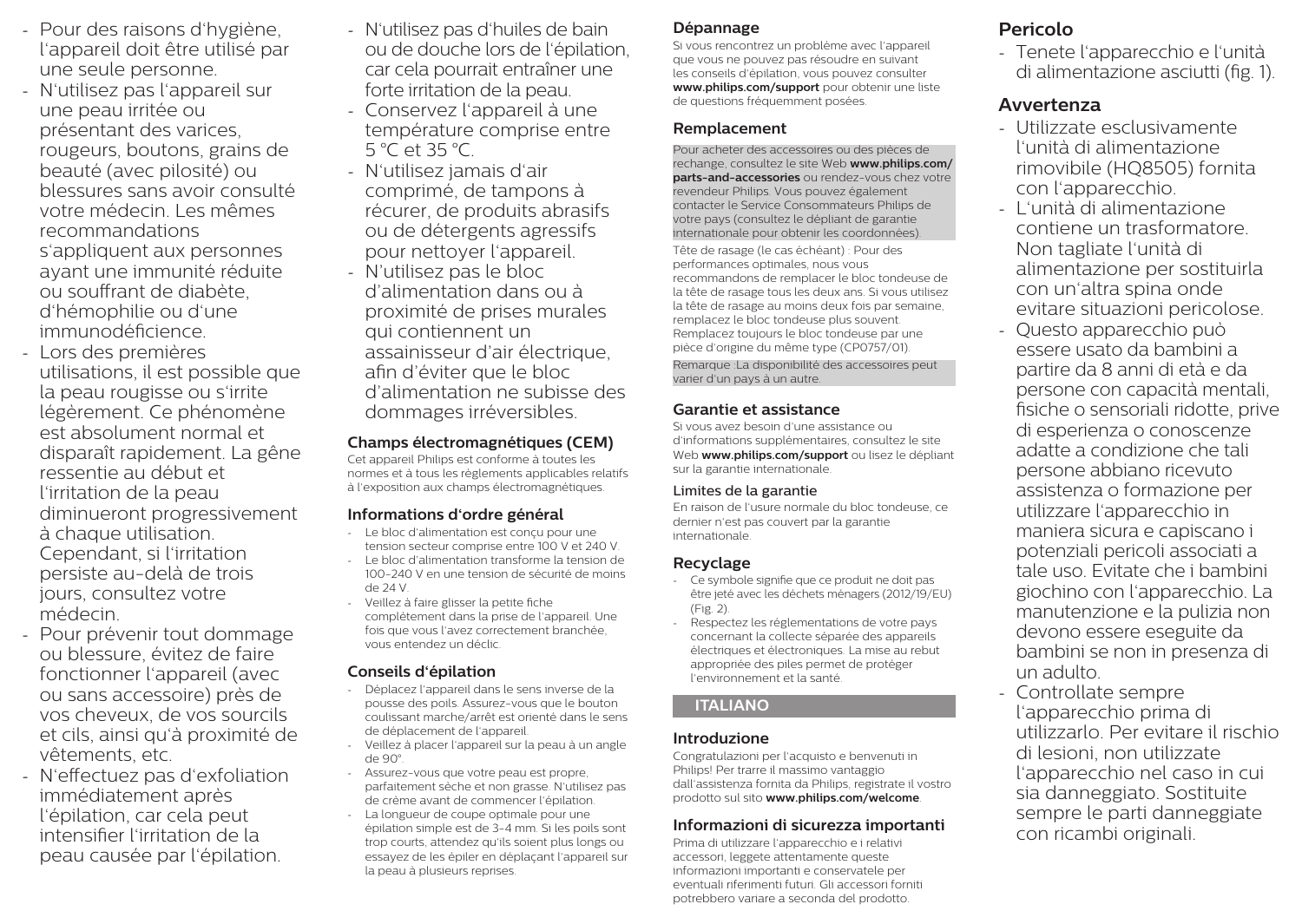# **Attenzione**

- L'apparecchio non può essere lavato. Non immergetelo mai in acqua né sciacquatelo con acqua corrente (fig. 1).
- L'apparecchio è adatto solo alla rimozione o alla rifinitura dei peli corporei delle donne nelle zone al di sotto della nuca. Non utilizzatelo per scopi diversi.
- Per motivi igienici, l'apparecchio deve essere usato da una sola persona.
- Non utilizzate l'apparecchio sulla pelle irritata o con vene varicose, irritazioni, brufoli, nei (su cui sono presenti peli) o ferite senza prima consultare il medico. Le persone con scarse difese immunitarie o che soffrono di diabete mellito, emofilia o immunodeficienza dovrebbero inoltre consultare prima un medico.
- La pelle si potrebbe leggermente arrossare e irritare le prime volte che si usa l'apparecchio. Questo fenomeno è assolutamente normale e scompare rapidamente. Man mano che si utilizza l'apparecchio più frequentemente, la pelle si abitua e l'irritazione diminuisce. Se l'irritazione non scompare entro tre giorni, consultate un medico.
- Al fine di evitare danni e lesioni, tenete l'apparecchio in funzione (con o senza accessori) lontano da capelli, ciglia, sopracciglia, vestiti, ecc.
- Non esfoliare subito dopo l'epilazione poiché questo potrebbe intensificare un'eventuale irritazione cutanea dovuta all'epilazione.
- Non usate oli da bagno o doccia durante l'epilazione perché potrebbero provocare gravi irritazioni alla pelle.
- Utilizzate e riponete l'apparecchio a una temperatura compresa tra 5 e 35 °C.
- Non usate mai aria compressa, pagliette, detergenti abrasivi o liquidi aggressivi per pulire l'apparecchio.
- Per evitare danni irreparabili, non usate l'unità di alimentazione in o vicino a prese a muro che contengono o hanno contenuto un deodorante elettrico per ambienti.

#### **Campi elettromagnetici (EMF)**

Questo apparecchio Philips è conforme a tutti gli standard e alle norme relativi all'esposizione ai campi elettromagnetici.

#### **Indicazioni generali**

- L'unità di alimentazione funziona con tensioni comprese fra 100 e 240 V.
- L'unità di alimentazione consente di trasformare la tensione a 100-240 volt in una tensione più bassa e sicura inferiore a 24 volt.
- Assicuratevi di spingere la spina piccola fino in fondo nella presa dell'apparecchio. Una volta collegata correttamente, sentirete un clic.

#### **Suggerimenti per l'epilazione**

- Utilizzate l'apparecchio in senso opposto rispetto alla crescita dei peli con il selettore on/off rivolto nella direzione in cui si fa scorrere l'apparecchio.
- Posizionate l'apparecchio sulla pelle con un angolo di 90°.
- Assicuratevi che la pelle sia pulita, asciutta e priva di sostanze grasse. Non utilizzate creme prima dell'epilazione.

- Per facilitare l'epilazione, i peli devono avere una lunghezza pari a 3-4 mm. Se i peli sono troppo corti, aspettate che ricrescano o cercate di rimuoverli compiendo ripetuti movimenti dell'apparecchio sulla pelle.

# **Risoluzione dei problemi**

Se si verifica un problema con l'apparecchio che non riuscite a risolvere seguendo i suggerimenti sull'epilazione, visitate il sito **www.philips.com/ support** per un elenco di domande frequenti.

#### **Sostituzione**

Per acquistare accessori o parti di ricambio, visitate il sito Web **www.philips.com/parts-and-accessories** o recatevi presso il vostro rivenditore Philips. Potete inoltre contattare il Centro Assistenza Clienti Philips del vostro paese. Per i dettagli, fate riferimento all'opuscolo della garanzia internazionale.

Testina di rasatura (se in dotazione): per ottenere prestazioni ottimali, si consiglia di sostituire il blocco lame della testina di rasatura ogni due anni. Se utilizzate la testina di rasatura due o più volte la settimana, è consigliabile sostituire il blocco lame con maggiore frequenza. Sostituite sempre il blocco lame con ricambi originali (CP0757/01). Nota:La disponibilità degli accessori può variare a seconda del Paese.

# **Garanzia e assistenza**

Per assistenza o informazioni, visitate il sito Web all'indirizzo **www.philips.com/support** oppure leggete l'opuscolo della garanzia internazionale.

#### Limitazioni della garanzia

I blocchi lame non sono coperti dai termini della garanzia internazionale perché soggetti a usura.

# **Riciclaggio**

- Questo simbolo indica che il prodotto non può essere smaltito con i normali rifiuti domestici (2012/19/UE) (fig. 2).
- Ci sono due situazioni in cui potete restituire gratuitamente il prodotto vecchio a un rivenditore:
- **1** Quando acquistate un prodotto nuovo, potete restituire un prodotto simile al rivenditore.
- **2** Se non acquistate un prodotto nuovo, potete restituire prodotti con dimensioni inferiori a 25 cm (lunghezza, altezza e larghezza) ai rivenditori con superficie dedicata alla vendita di prodotti elettrici ed elettronici superiore ai 400 m<sup>2</sup>.
- In tutti gli altri casi, attenetevi alle normative di raccolta differenziata dei prodotti elettrici ed elettronici in vigore nel vostro paese: un corretto smaltimento consente di evitare conseguenze negative per l'ambiente e per la salute.

# **NEDERLANDS**

### **Introductie**

Gefeliciteerd met uw aankoop en welkom bij Philips! Registreer uw product op **www.philips.com/ welcome** om optimaal gebruik te kunnen maken van de door Philips geboden ondersteuning.

### **Belangrijke veiligheidsinformatie**

Lees deze belangrijke informatie zorgvuldig door voordat u het apparaat en de accessoires gaat gebruiken. Bewaar het boekje om het indien nodig later te kunnen raadplegen. De meegeleverde accessoires kunnen per product verschillen.

# **Gevaar**

- Houd het apparaat en de voedingsunit droog (Fig. 1).

# **Waarschuwing**

- Gebruik alleen de afneembare voedingsunit (HQ8505) die met het apparaat is meegeleverd.
- De voedingsunit bevat een transformator. Knip de voedingsunit niet af om deze te vervangen door een andere stekker. Dit leidt tot een gevaarlijke situatie.
- Dit apparaat kan worden gebruikt door kinderen vanaf 8 jaar en door personen met verminderde lichamelijke, zintuiglijke of geestelijke capaciteiten of weinig ervaring en kennis, mits zij onder toezicht staan of instructies hebben gekregen voor veilig gebruik van het apparaat en mits zij begrijpen welke gevaren het gebruik met zich mee kan brengen. Kinderen mogen niet met het apparaat spelen. Kinderen mogen het apparaat niet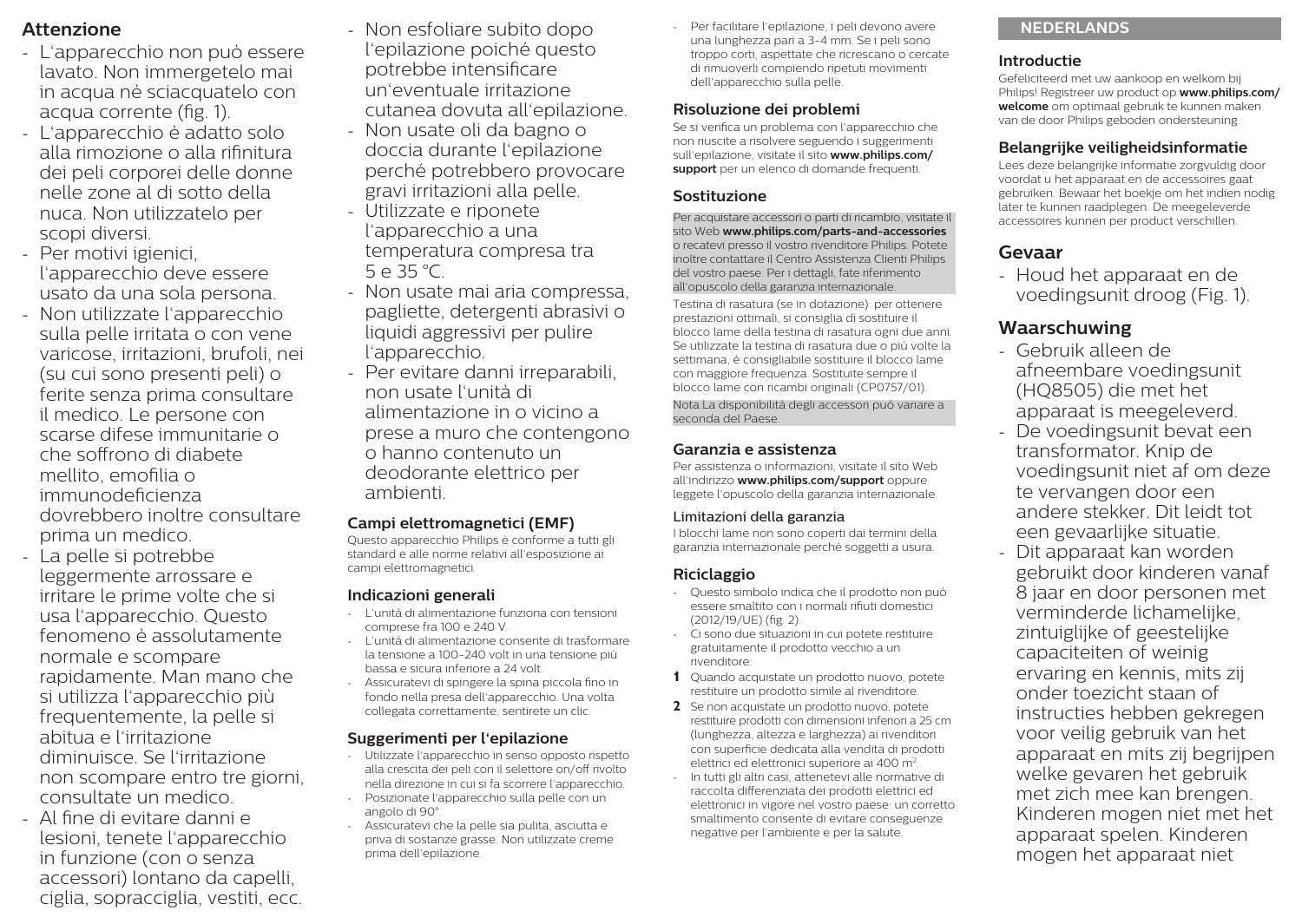reinigen en geen gebruikersonderhoud uitvoeren zonder toezicht.

- Controleer het apparaat altijd voordat u het gebruikt. Gebruik het apparaat niet als het beschadigd is, aangezien dit verwondingen kan veroorzaken. Vervang een beschadigd onderdeel altijd door een onderdeel van het oorspronkelijke type.

# **Let op**

- Dit apparaat is niet afwasbaar. Dompel het apparaat nooit in water en spoel het niet af onder de kraan (Fig. 1).
- Het apparaat is alleen bedoeld voor het verwijderen of trimmen van lichaamsharen onder de halslijn bij vrouwen. Gebruik het niet voor andere doeleinden.
- Om hygiënische redenen dient het apparaat slechts door één persoon te worden gebruikt.
- Gebruik het apparaat niet op een geïrriteerde huid of op een huid met spataderen, uitslag, puistjes, moedervlekken (met haren) of wondjes, zonder eerst uw huisarts te raadplegen. Raadpleeg ook eerst uw huisarts wanneer uw weerstand verminderd is of wanneer u aan suikerziekte, hemofilie of immunodeficiëntie lijdt.
- Uw huid kan de eerste keren nadat u het apparaat hebt gebruikt wat rood en geïrriteerd zijn. Dit is een volstrekt normaal verschijnsel, dat snel verdwijnt. Als u het apparaat eenmaal een aantal keren hebt gebruikt, raakt uw huid eraan gewend en verdwijnt de huidirritatie. Raadpleeg uw huisarts als de irritatie na drie dagen niet is verdwenen.
- Voorkom lichamelijk letsel of beschadiging: houd het ingeschakelde apparaat (met of zonder hulpstuk) uit de buurt van hoofdhaar, wenkbrauwen, wimpers, kleding, enzovoort.
- Ga onmiddellijk na het epileren niet scrubben, omdat dit de huidirritatie die mogelijk is ontstaan door het epileren, kan verhevigen.
- Gebruik geen bad- of doucheolie tijdens het epileren; dit kan ernstige huidirritatie veroorzaken. - Gebruik en bewaar het
- apparaat bij een temperatuur tussen 5°C en 35°C.
- Gebruik geen perslucht, schurende
- schoonmaakmiddelen of agressieve vloeistoffen om het apparaat schoon te maken.
- Gebruik de voedingsunit niet in of in de buurt van stopcontacten waar een elektrische luchtverfrisser in zit. Dit kan de voedingsunit onherstelbaar beschadigen.

# **Elektromagnetische velden (EMV)**

Dit Philips-apparaat voldoet aan alle toepasselijke richtlijnen en voorschriften met betrekking tot blootstelling aan elektromagnetische velden.

#### **Algemeen**

- De voedingsunit is geschikt voor een netspanning tussen 100 en 240 volt.
- De voedingsunit zet 100-240 volt om in een veilige laagspanning van minder dan 24 volt.
- Zorg ervoor dat de kleine stekker volledig in de aansluitopening van het apparaat zit. U hoort een klik als de stekker volledig vastzit.

### **Epileertips**

- Beweeg het apparaat altijd tegen de haargroeirichting in, met de aan/uitknop in de richting waarin u het apparaat beweegt.
- Plaats het apparaat op de huid onder een hoek van 90°.
- Zorg dat uw huid schoon, helemaal droog en niet vet is Gebruik geen crème voordat u gaat epileren.
- De optimale haarlengte voor probleemloos epileren is 3-4 mm. Als de haren te kort zijn, wacht dan tot ze langer zijn of probeer de haren te verwijderen door het apparaat herhaaldelijk over de huid te bewegen.

### **Problemen oplossen**

Als u met het apparaat een probleem ondervindt dat u niet kunt oplossen met behulp van de epileertips, kunt u terecht op **www.philips.com/ support** voor een lijst met veelgestelde vragen.

# **Vervanging**

Ga voor accessoires of reserveonderdelen naar **www.philips.com/parts-and-accessories** of uw Philips-dealer. U kunt ook contact opnemen met het Philips Consumer Care Centrum in uw land (zie de meegeleverde internationale garantieverklaring voor contactgegevens).

Scheerhoofd (indien meegeleverd): Voor optimale prestaties adviseren wij u het knipelement van het scheerhoofd om de twee jaar te vervangen. Als u het scheerhoofd twee keer per week of vaker gebruikt, moet u het knipelement vaker vervangen. Vervang het knipelement altijd door een element van het oorspronkelijke type (CP0757/01). Opmerking:De beschikbaarheid van accessoires kan per land verschillen.

#### **Garantie en ondersteuning**

Hebt u informatie of ondersteuning nodig, ga dan naar **www.philips.com/support** of lees de internationale garantieverklaring.

#### Garantiebeperkingen

Knipelementen vallen niet onder de voorwaarden van de internationale garantie, omdat deze onderhevig zijn aan slijtage.

# **Recyclen**

- Dit symbool betekent dat dit product niet samen met het gewone huishoudelijke afval mag worden weggegooid (2012/19/EU) (Fig. 2).
- Volg de in uw land geldende regels voor de gescheiden inzameling van elektrische en elektronische producten. Als u oude producten correct verwijdert, voorkomt u negatieve gevolgen voor het milieu en de volksgezondheid.

# **PORTUGUÊS**

### **Introdução**

Parabéns pela sua compra e seja bem-vindo à Philips! Para beneficiar na totalidade da assistência que a Philips oferece, registe o seu produto em **www.philips.com/welcome**.

#### **Informações de segurança importantes**

Leia cuidadosamente estas informações importantes antes de utilizar os aparelhos e respetivos acessórios e guarde-as para uma eventual consulta futura. Os acessórios fornecidos podem variar consoante os produtos.

# **Perigo**

- Mantenha o aparelho e a unidade de alimentação secos (Fig. 1).

# **Aviso**

- Utilize apenas a unidade de alimentação amovível (HQ8505) fornecida com o aparelho.
- A unidade de alimentação contém um transformador. Não corte a unidade de alimentação para a substituir por outra ficha, pois isto representa uma situação de perigo.
- Este aparelho pode ser utilizado por crianças com idade igual ou superior a 8 anos e por pessoas com capacidades físicas, sensoriais ou mentais reduzidas ou sem experiência e conhecimentos, caso sejam supervisionadas